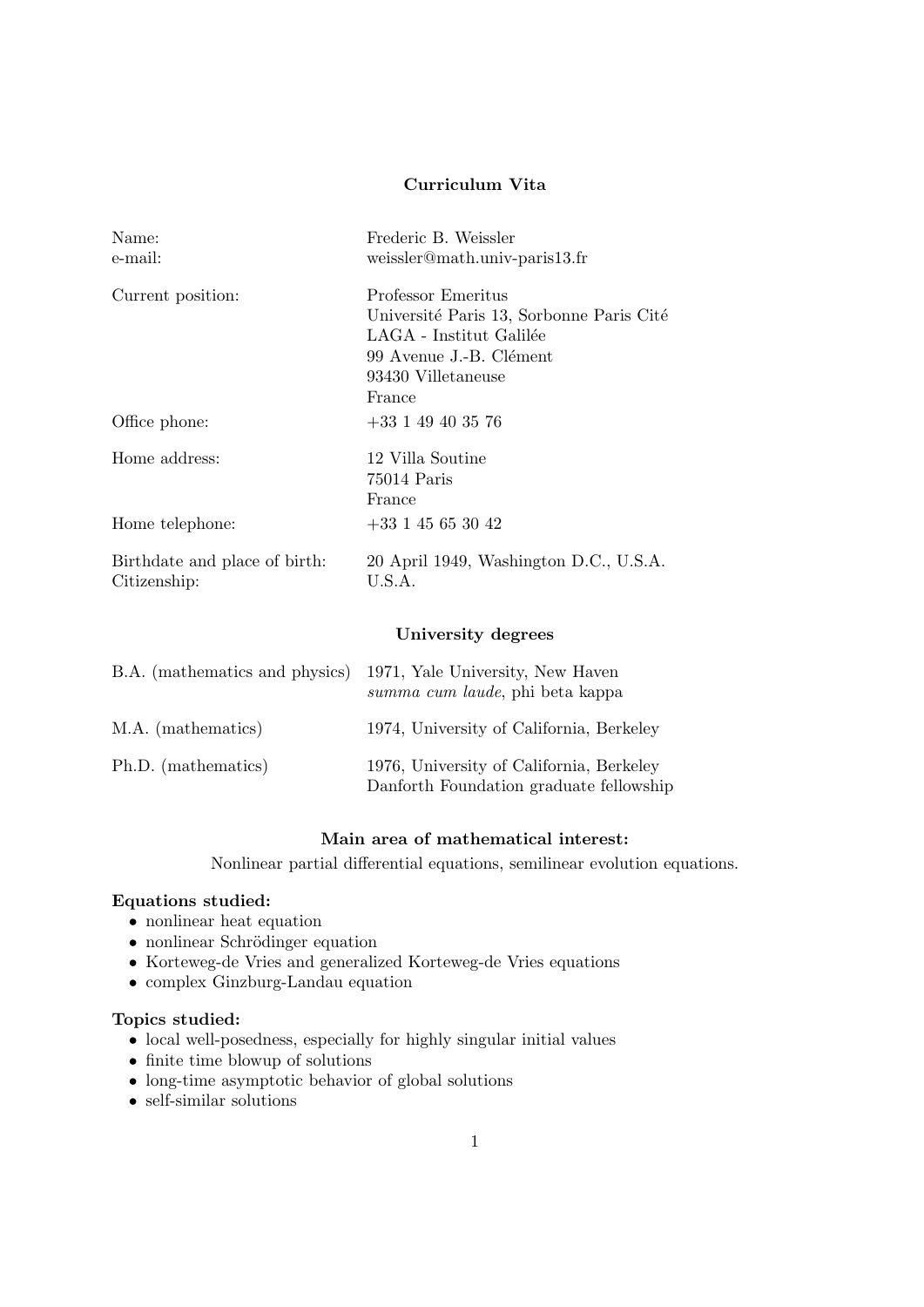|                                             | Professional experience                                                                                                                                                                      |
|---------------------------------------------|----------------------------------------------------------------------------------------------------------------------------------------------------------------------------------------------|
| 1976-1978                                   | Postdoctoral Research Fellow and Instructor<br>Department of Mathematics<br>University of Texas, Austin, TX                                                                                  |
| 1978-1981                                   | Assistant Professor<br>Department of Mathematics<br>Brown University, Providence, RI                                                                                                         |
| 1981-1986<br>(on leave: $9/84$ to $12/85$ ) | Assistant Professor<br>Department of Mathematics<br>University of Texas, Austin, TX                                                                                                          |
| 1984-1985                                   | Research Associate<br>Institute for Mathematics and its Applications<br>University of Minnesota, Minneapolis, MN                                                                             |
| Sept.-Dec. 1985                             | Visiting Assistant Professor<br>Mathematics Research Center<br>University of Wisconsin, Madison, WI                                                                                          |
| 1986-1989<br>(on leave: $9/87$ to $8/89$ )  | Associate Professor<br>Department of Mathematics<br>Texas A&M University, College Station, TX                                                                                                |
| 1987-1989                                   | Professeur Associé (visiting professor)<br>Laboratoire Analyse Numérique<br>Université Pierre et Marie Curie<br>4, place Jussieu<br>75252 Paris Cedex 05<br>France                           |
| 1989-1990                                   | Professeur Associé (visiting professor)<br>Département de Mathématiques<br>Université de Nantes<br>2, rue de la Houssinière<br>44072 Nantes Cedex 03<br>France                               |
| 1990-1992                                   | Maître de Conférences<br>Département de Mathématiques<br>UFR de Sciences et Technologie<br>Université Paris XII Val de Marne<br>Avenue du Général De Gaulle<br>94010 Créteil Cedex<br>France |
| 1992-2015                                   | Professor of Mathematics ("classe exceptionnelle")<br>Université Paris 13, Sorbonne Paris Cité<br>LAGA - Institut Galilée<br>99 Avenue J.-B. Clément<br>93430 Villetaneuse<br>France         |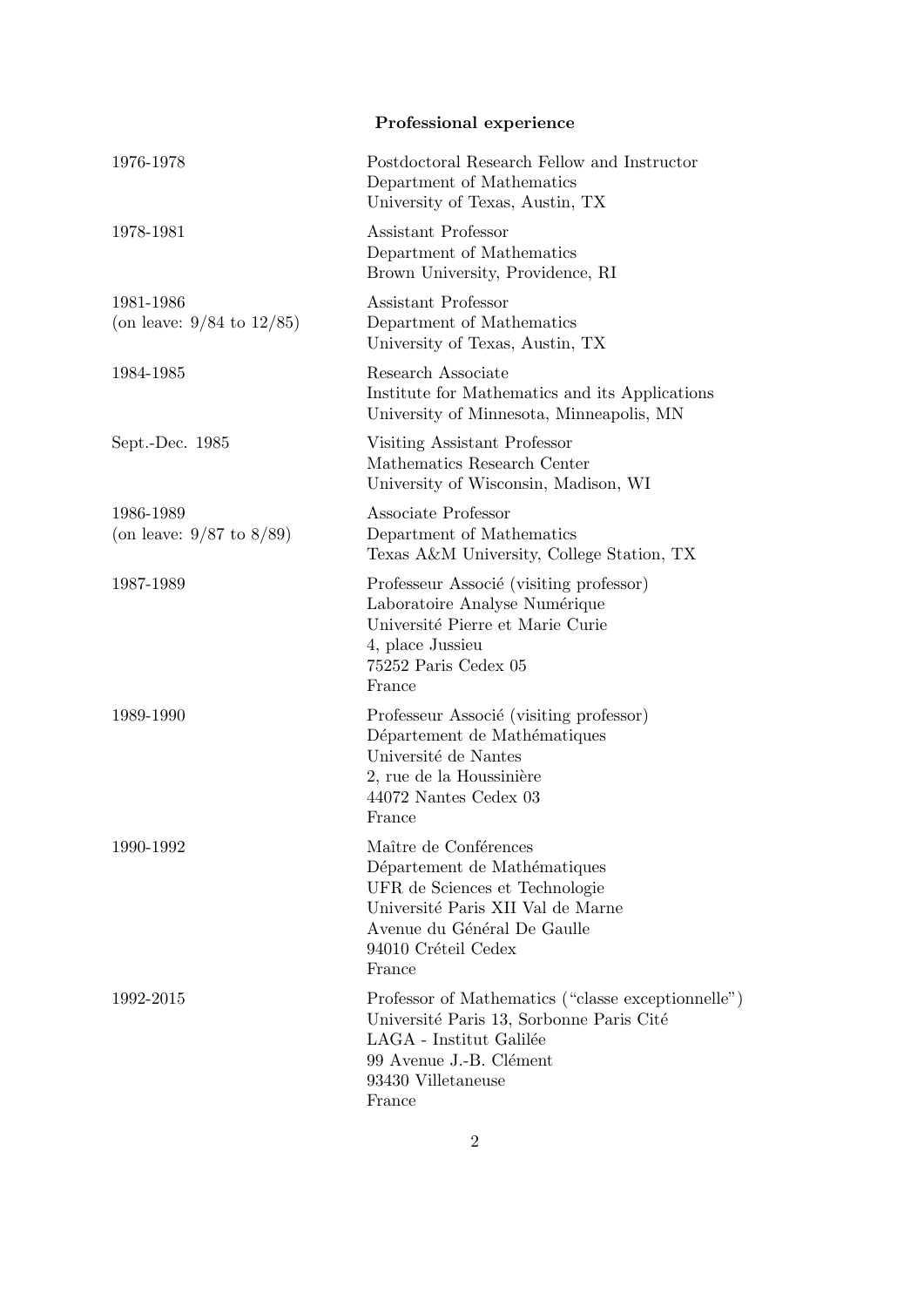### Distinctions

- 1. International meeting, "Equations d'évolution non-linéaires", organized on the occasion of my 60th birthday, 30 Mar 2009 - 1 Apr 2009, Insitut Henri Poincaré, Paris.
- 2. Twenty-eight invited plenary talks at international meetings.
- 3. Several invited "short courses" of 3 to 6 lectures at foreign universities or meetings (UIC 2018, Tohoku 2016, Hammamet 2012, Tokyo 2003, Hokkaido 2000, Bratislava 1991).
- 4. More than 100 invited talks at universities (US, France, Brazil, Europe, Tunisia, Japan).

## Special area of expertise: Comparison of French and US systems of higher education

- 1. 11 years experience in faculty and research positions at 5 major US universities.
- 2. 28 years experience in faculty and research positions at 4 major French universities.
- 3. Presentation of the French system of higher education, March 11, 2008, Mona Bismarck Foundation, Paris, sponsored by AAWE and AARO.
- 4. Author (or co-author) of 3 chapters in Beyond the Bac : Higher Education in France and Abroad, AAWE, Paris, 2011.
	- (i) Introduction to the French Higher Education System, pp. 22-29.
	- (ii) University Studies in France, pp. 30-42.
	- (iii) (with N. Dardel) Becoming a Doctor in the French System, pp. 69-74.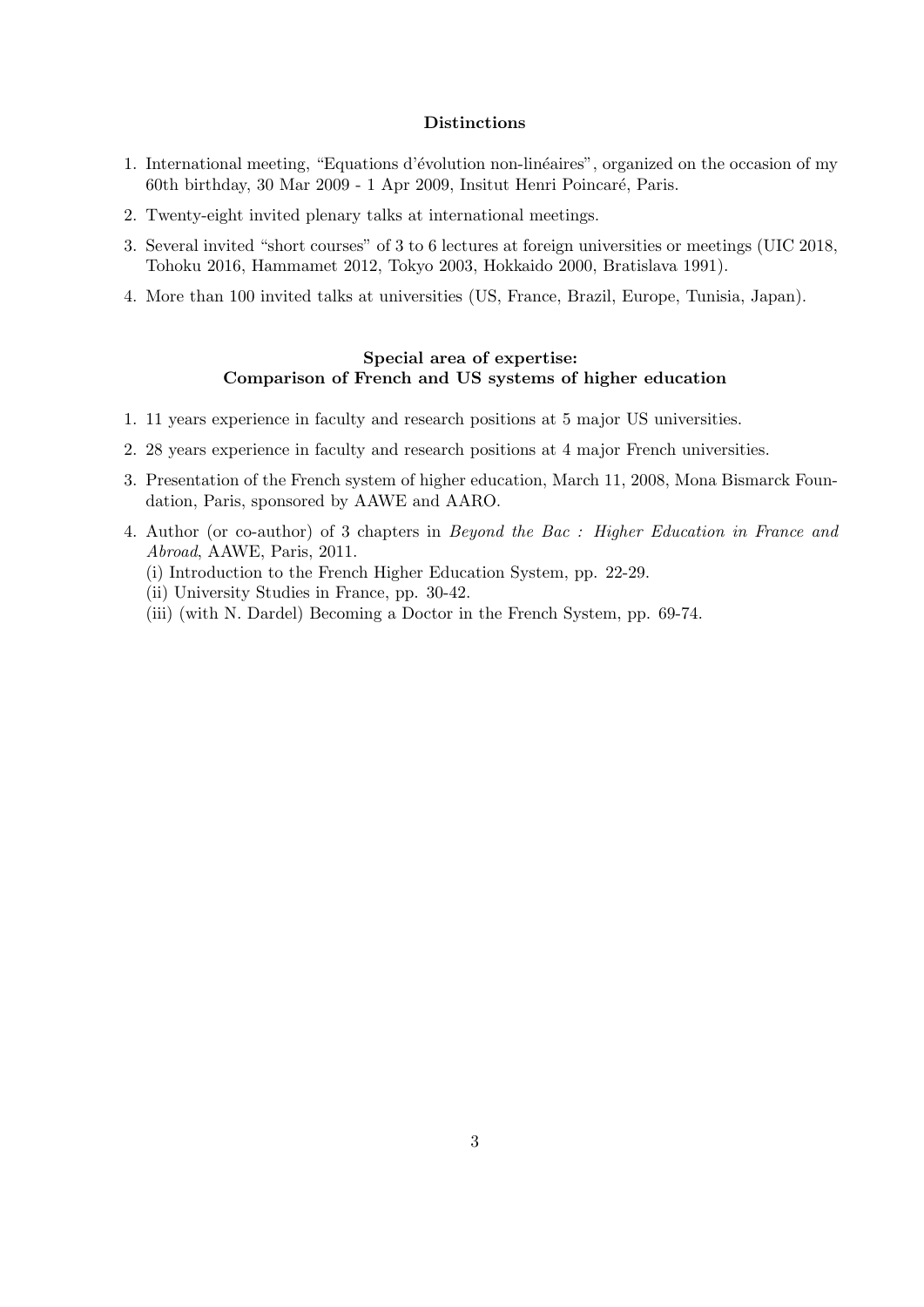### Doctoral students

#### 1. Mr. Slim Tayachi

Title of thesis: Solutions autosimilaires d'équations semi-linéaires paraboliques avec terme de gradient non linéaire. Date of thesis defense and granting of diploma: 12 January 1996 Current status : Professor, University of Tunis, El Manar

2. Ms. Anne Kelfa

Title of thesis: Etude des solutions autosimilaires d'une équation d'évolution et propriétés des  $solutions$  périodiques d'une équation différentielle. Date of thesis defense and granting of diploma: 17 January 1996 Current status : "Statisticien informaticien", Banque de France

3. Mr. Tej-eddine Ghoul

Title of thesis: Etude de solutions non globales d'équations d'évolution non linéaires. Date of thesis defense and granting of diploma: 5 December 2011 Current status : Assitant Professor, NYU Abu Dhabi

### 4. Mr. Byrame Ben Slimene

Title of thesis: *Comportement asymptotique des solutions globales pour quelques problèmes* paraboliques non linéaires singuliers.

Thesis in co-direction with the University of Tunis, El Manar Co-directer : Professor Slim Tayachi.

Date of thesis defense and granting of diploma: 13 December 2017

Current status : Professor, Preparatory Institute of Nabeul, University of Carthage (Tunis)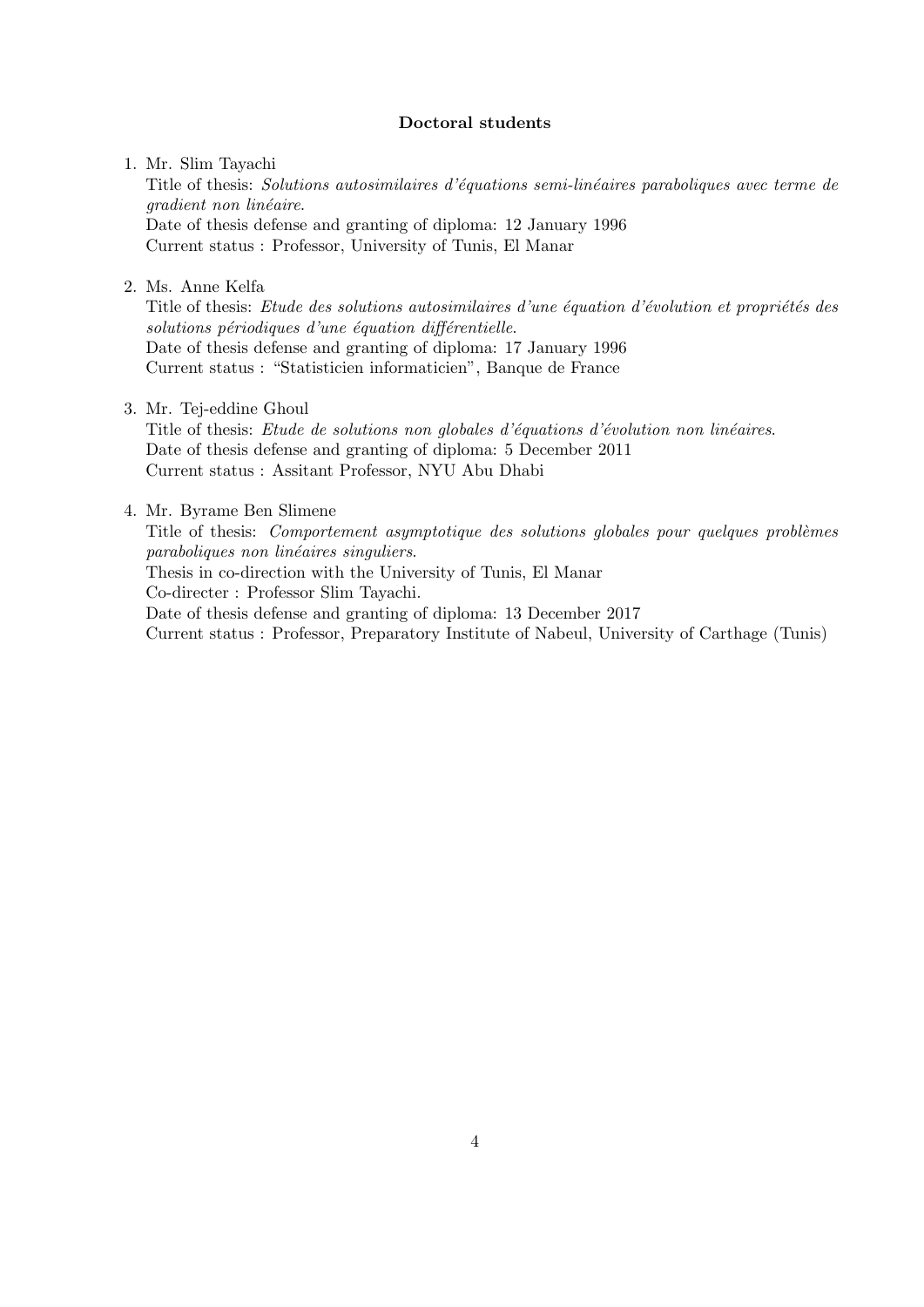#### Administrative, teaching and research responsibilities

- 1. Head of the research group "Modeling and scientific computation", Laboratoire d'Analyse, Géométrie et Applications, UMR CNRS 7539, University of Paris 13, July 2002 - September 2015.
- 2. Head of mathematics and statistics teaching in the "U.F.R. de Sciences Economiques et de Gestion" (i.e. College of Economics and Management) at the University of Paris 13, October 1992 - September 2014.
- 3. Co-organizer of the joint seminar "economy and mathematics", departments of Economics and Mathematics, University of Paris 13, 2008-09.
- 4. Co-organizer of the international meeting : "Défis actuels de la finance : Nouvelles approches th´eoriques et gestion des risques bancaires et financiers", University of Paris 13, November 2009.
- 5. Member of the "conseil du laboratoire", Laboratoire d'Analyse, Géométrie et Applications, UMR CNRS 7539, University of Paris 13, May 1999 - January 2006.
- 6. Director of the degree program (Maîtrise de Sciences et de Techniques): "Mathematical models in international economics and finance", jointly administered by the U.F.R. de Sciences Economiques et de Gestion and the "Institut Galilée" (i.e. the College of Natural Sciences) at the University of Paris 13, June 1993 - July 2000.
- 7. Member of the "bureau" (executive committee) of the U.F.R. de Sciences Economiques et de Gestion at the University of Paris 13, May 1993 - July 2000.

#### Editorial and service activities

- 1. Member of the editorial board of the *Gazette des Mathématiciens* (analagous to the Notices of the A.M.S.), May 1997 - Oct 1999.
- 2. Member of the editorial board of the Nagoya Mathematical Journal:
	- associate editor, 5/2003 to 3/2008;
	- editor, 3/2008 to 3/2014;
	- associate editor, 3/2014 to 12/2015.
- 3. Member of an NSF evalutaion panel, 2/2008.
- 4. Member of the Committee of Visitors of the Division of Mathematical Sciences, NSF, 2/2013.

#### Research support

- "Prime d'encadrement doctoral et de recherche" (PEDR), salary supplement of approximately 1 1/2 months, attributed for research and direction of doctoral students: awarded for the periods 1991-1995, 1996-2000, 2000-2004, 2004-2008 and 2008-2012.
- "Prime d'excellence scientifique" (PES), new version of the PEDR, awarded for the period 2012-2016.
- Six months "delegation" to CNRS (essentially a half-year full salarly research Sabbatical). - 2004-05
	- 2010-11
- Six month Sabbatical leave, fall semester 2011-12.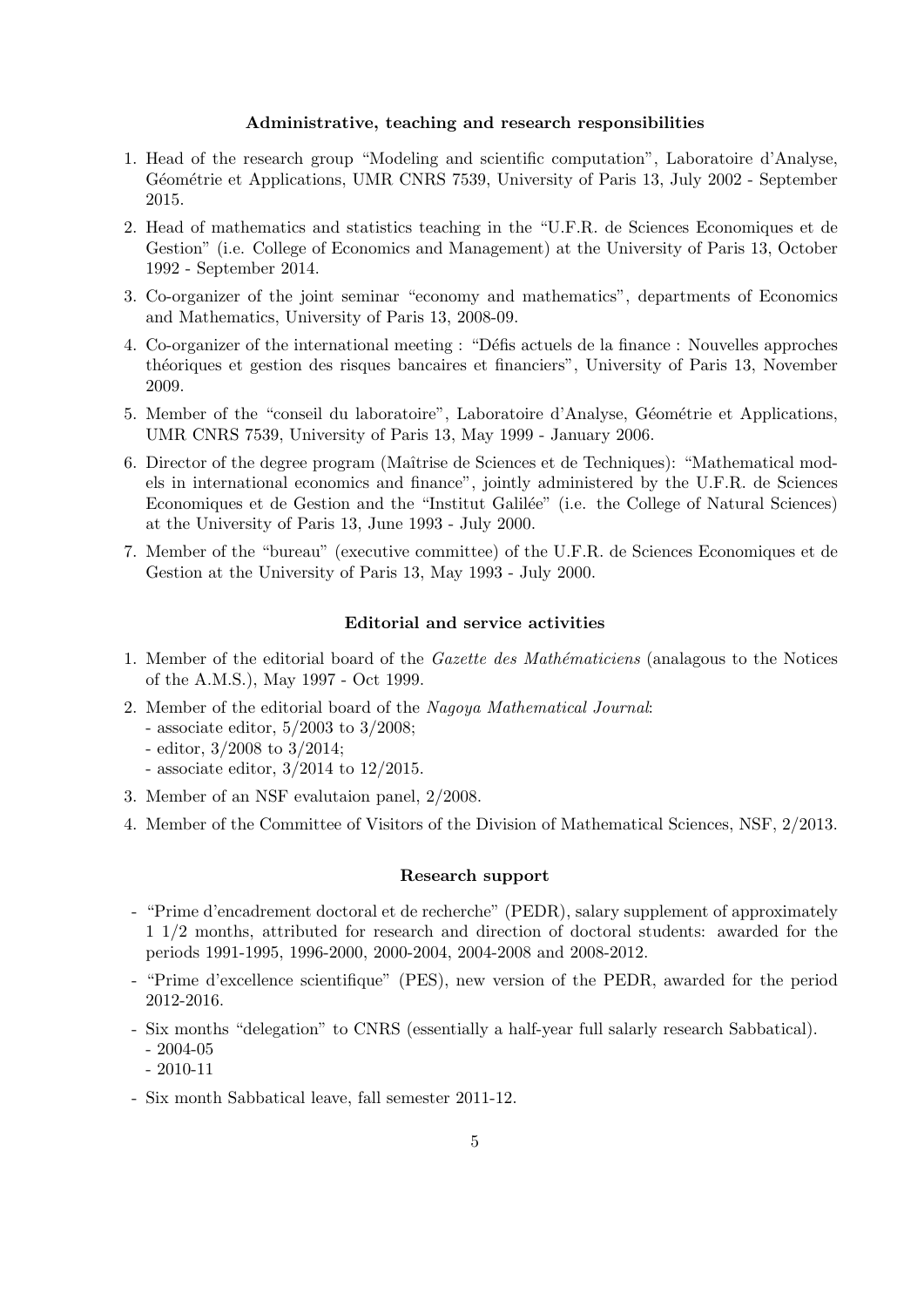# Invited lectures

| Ohio State University, Columbus                                                                                                                                                                                                                                                                                                                                                                     |
|-----------------------------------------------------------------------------------------------------------------------------------------------------------------------------------------------------------------------------------------------------------------------------------------------------------------------------------------------------------------------------------------------------|
| Brown University, Providence<br>University of California, Berkeley<br>AMS Summer Institute in Harmonic Analysis, Maine                                                                                                                                                                                                                                                                              |
| University of California, Berkeley<br>Yale University, New Haven                                                                                                                                                                                                                                                                                                                                    |
| University of Connecticut, Storrs<br>AMS meeting, Providence, Rhode Island                                                                                                                                                                                                                                                                                                                          |
| Vanderbilt University, Nashville<br>University of Pennsylvania, Philadelphia<br>Rutgers University, New Brunswick<br>Indiana University, Bloomington<br>Michigan State University, East Lansing<br>University of Southern California, Los Angeles<br>University of Wisconsin, Madison                                                                                                               |
| University of California, San Diego<br>AMS meeting, Baton Rouge, Louisiana<br>Cornell University, Ithaca<br>Brown University, Providence<br>Northwestern University, Evanston                                                                                                                                                                                                                       |
| AMS Summer Institute in Nonlinear Functional Analysis, Berkeley, California<br>Courant Institute of Mathematical Sciences, New York                                                                                                                                                                                                                                                                 |
| Technische Hogeschool, Delft, The Netherlands<br>Ecole Normale Supérieure, Paris<br>University of Paris VI, Paris<br>Institute for Mathematics and its Applications, Minneapolis<br>Mathematisches Forschungsinstitut Oberwolfach, Germany<br>International Centre for Theoretical Physics, Trieste, Italy                                                                                          |
| Georgetown University, Washington, D.C.<br>Princeton University<br>Brown University, Providence<br>Iowa State University, Ames<br>Universiy of Minnesota, Minneapolis<br>University of Chicago<br>University of Colorado, Boulder<br>Ecole Normale Supérieure, Paris<br>University of Paris VI, Paris<br>University of Metz, France<br>University of Wisconsin, Madison<br>University of Pittsburgh |
|                                                                                                                                                                                                                                                                                                                                                                                                     |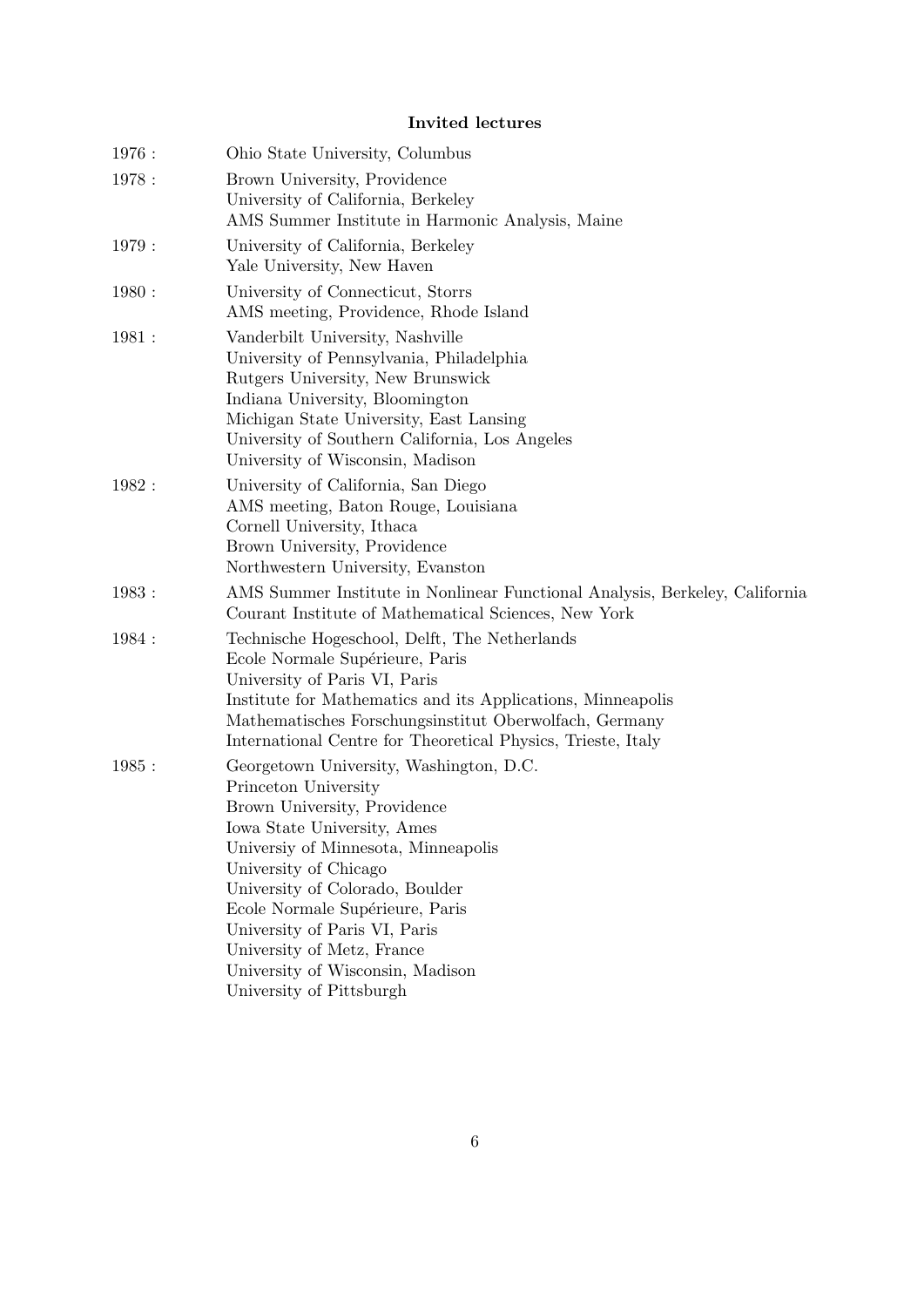| 1986 : | Emory University, Atlanta                                                                                                                     |
|--------|-----------------------------------------------------------------------------------------------------------------------------------------------|
|        | Tulane University, New Orleans                                                                                                                |
|        | University of Tennessee, Knoxville                                                                                                            |
|        | University of Rochester                                                                                                                       |
|        | University of Paris VI, Paris                                                                                                                 |
|        | University of Metz                                                                                                                            |
|        | Microprogram on Nonlinear Diffusion Equations and their Equilibrium States,<br>Mathematical Sciences Research Institute, Berkeley, California |
| 1987:  | Workshop on Nonlinear PDE's, Provo, Utah                                                                                                      |
| 1988:  | University of Paris XI, Orsay, France                                                                                                         |
|        | University of Heidelberg, Germany                                                                                                             |
|        | International meeting : Problèmes Elliptiques et Paraboliques Non Linéaires,<br>Nancy, France                                                 |
|        | Ecole Polytechnique, Palaiseau, France                                                                                                        |
|        | International Conference on Nonlinear Evolution Equations and Their Applications,<br>Visegrád, Hungary                                        |
|        | AMS-IMS-SIAM Joint Summer Research Conference on Geometric Problems<br>in Fourier Analysis, Bowdoin College, Brunswick, Maine                 |
|        | University of Delaware, Newark                                                                                                                |
|        | Ecole Normale Supérieure, Paris                                                                                                               |
| 1989:  | University of Minnesota, Minneapolis                                                                                                          |
|        | Universidad Autonoma de Madrid, Spain                                                                                                         |
|        | Mathematisches Forschungsinstitut Oberwolfach, Germany                                                                                        |
|        | University of Nancy, France                                                                                                                   |
|        | "Journées de Metz", University of Metz, France                                                                                                |
|        | International meeting: Nonlinear Diffusion Equations and their Equilibrium States,<br>Scotland                                                |
|        | University of Paris XI, Orsay, France                                                                                                         |
| 1990:  | University of Bordeaux I, France                                                                                                              |
|        | University of Leiden, The Netherlands                                                                                                         |
|        | Pennsylvania State University, University Park                                                                                                |
| 1991:  | Fourth Czecho-Slovak Summer School on Dynamical Systems,                                                                                      |
|        | Bratislava, Slovakia (series of three lectures)                                                                                               |
|        | AMS-IMS-SIAM Joint Summer Research Conference "Systems of Coupled Oscillators",<br>Seattle, Washington                                        |
|        | University of Texas, Austin                                                                                                                   |
|        | Pennsylvania State University, University Park                                                                                                |
|        | University of Paris XI, Orsay, France                                                                                                         |
| 1992 : | University of Leiden, The Netherlands<br>Ecole Normale Supérieure, Paris                                                                      |
| 1993:  | Workshop on Partial Differential Equations in Geometry and Physics :                                                                          |
|        | Theory and Numerical Methods, Confédération Européenne                                                                                        |
|        | des Universités du Rhin Supérieur (EUCOR), Freiburg, Germany                                                                                  |
|        | Mathematisches Forschungsinstitut Oberwolfach, Germany                                                                                        |
|        | University of Paris XI, Orsay, France                                                                                                         |
| 1994 : | ETH, Zürich, Switzerland                                                                                                                      |
|        | University of Metz, France                                                                                                                    |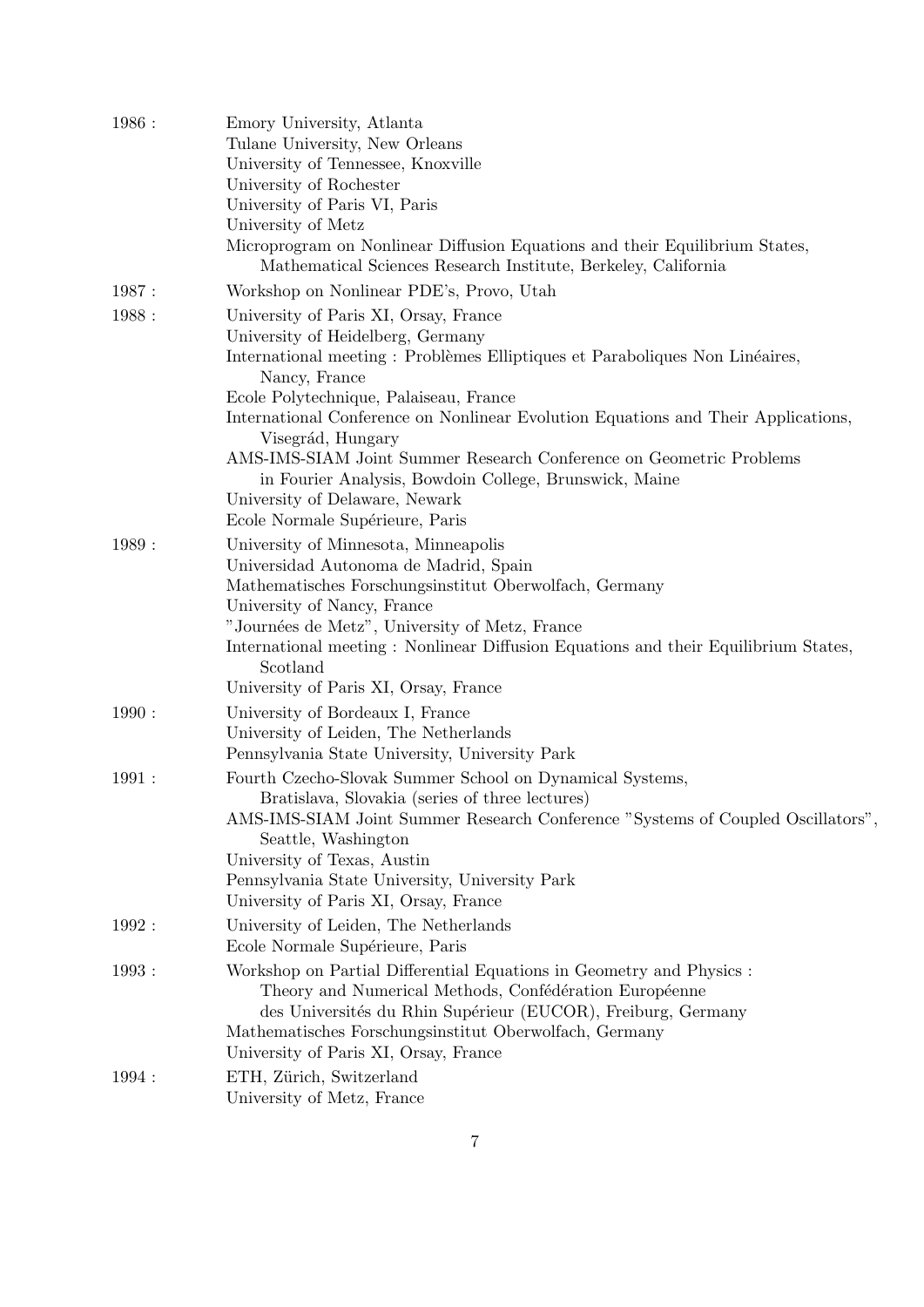| 1995:  | University of Orléans, France<br>Mathematisches Forschungsinstitut Oberwolfach, Germany                                                                                                                                                                                                                                                                                                                                            |
|--------|------------------------------------------------------------------------------------------------------------------------------------------------------------------------------------------------------------------------------------------------------------------------------------------------------------------------------------------------------------------------------------------------------------------------------------|
| 1996 : | University of Zürich, Switzerland                                                                                                                                                                                                                                                                                                                                                                                                  |
| 1997:  | University of Texas, Austin<br>University of North Texas, Denton (Millican lecture)<br>University of Maryland, College Park<br>University of Paris XI, Orsay, France<br>Mathematisches Forschungsinstitut Oberwolfach, Germany                                                                                                                                                                                                     |
| 1998 : | Brown University, Providence, Rhode Island<br>University of Texas, Austin<br>University of North Texas, Denton (Millican lecture)<br>Workshop: Recent progress on nonlinear Schrödinger equations,<br>University of Paris XI, Orsay, France                                                                                                                                                                                        |
| 1999:  | Workshop on nonlinear evolution equations, University of Amiens, France<br>Workshop on nonlinear evolution equations, University of Versailles Saint-Quentin, France                                                                                                                                                                                                                                                               |
| 2000:  | First Northeastern Symposium on Mathematical Analysis, Sapporo, Japan<br>principal lecturer, series of three lectures.<br>University of Texas, Austin $(2 \text{ seminar talks} + 1 \text{ colloquium talk})$<br>University of Pennsylvania, Philadelphia<br>University of Maryland, College Park                                                                                                                                  |
| 2001:  | University of Marne-la-Vallée, France<br>Mathematisches Forschungsinstitut Oberwolfach, Germany<br>University of Texas, Austin (2 seminar talks)<br>Texas A&M University, College Station                                                                                                                                                                                                                                          |
| 2002:  | Workshop on Nonlinear Phenomena in Science, Lorentz Center,<br>Leiden University, The Netherlands<br>University of Tunis, Tunisia<br>Symposium on Partial Differential Equations to celebrate the Seventy-fifth<br>Birthday of James Serrin, Univerity of Perugia, Italy<br>University of Illinois at Chicago<br>University of Paris XI, Orsay, France<br>CEA, Saclay, France                                                      |
| 2003:  | University of Tokyo, Japan $(1 \text{ colloquium talk} + a 4\text{-lecture seminar series})$                                                                                                                                                                                                                                                                                                                                       |
| 2005:  | University of Chicago<br>University of Illinois at Chicago<br>Institute for Pure and Applied Mathematics (IMPA), Rio de Janeiro, Brazil<br>Federal University of Rio de Janeiro (UFRJ), Brazil<br>University of Campinas (Unicamp), Brazil<br>Conference: Infinite dimensional dynamical systems, CIRM, Luminy<br>Taiwan-France joint conference on nonlinear partial differential equations<br>and related topics, Taipei, Taiwan |
| 2006:  | Water Waves: Conference in honor of Jerry Bona, Bordeaux, France<br>AIMS' sixth international conference on dynamical systems, differential<br>equations and applications (2 invited special session talks), Poitiers, France<br>University of Illinois at Chicago<br>SIAM Conference on nonlinear waves and coherent structures, Seattle WA<br>University of the Basque Country, Bilbao, Spain                                    |
|        |                                                                                                                                                                                                                                                                                                                                                                                                                                    |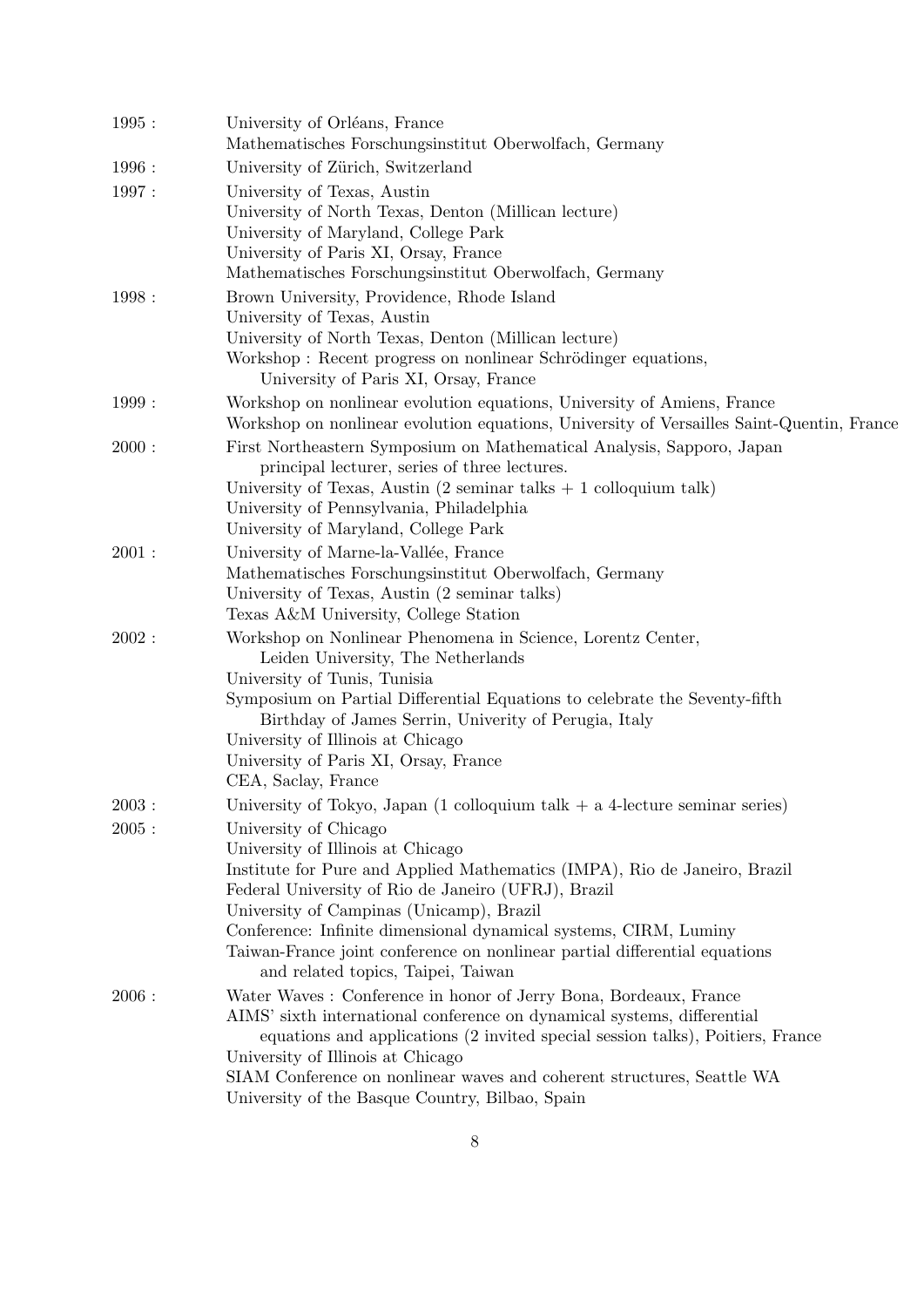| 2007: | First Joint International Meeting between the American Mathematical Society<br>and the Polish Mathematical Society, Warsaw, Poland<br>Equadiff 2007, Vienna, Austria<br>University of Tours, France<br>Institute for Pure and Applied Mathematics (IMPA), Rio de Janeiro, Brazil<br>Federal University of Rio de Janeiro (UFRJ), Brazil                                                                                                                                                                                                                                                                              |
|-------|----------------------------------------------------------------------------------------------------------------------------------------------------------------------------------------------------------------------------------------------------------------------------------------------------------------------------------------------------------------------------------------------------------------------------------------------------------------------------------------------------------------------------------------------------------------------------------------------------------------------|
| 2008: | University of Evry, France<br>Equations of fluid dynamics: analysis, numerical methods, simulation;<br>international meeting in honor of Matania Ben Artzi, Paris, France<br>Ryukoku University, Japan<br>University of Tokyo, Japan<br>Third Euro-Japanese Workshop on Blowup, Sendai, Japan                                                                                                                                                                                                                                                                                                                        |
| 2009: | $T = \infty$ : Evolution equations and dynamical systems : Conference on the occasion<br>of the 60th birthday of Alain Haraux, Hammamet, Tunisia                                                                                                                                                                                                                                                                                                                                                                                                                                                                     |
| 2010: | Université de Franche-Comté, Besançon<br>International conference on Partial Differential Equations, for the 60th birthday of<br>Michel Chipot, Poitiers, France<br>Nonlinear PDE and Boundary Value Problems with Measure Data, Conference on the<br>occasion of Marie-Françoise Bidaut-Véron and Laurent Véron's 60th birthdays,<br>Technion, Israel Institute of Technololy, Haifa, Israel<br>Hebrew University, Jerusalem, Israel<br>Brown University, Providence, Rhode Island<br>University of Illinois at Chicago<br>Carnegie Mellon University, Pittsburgh<br>University of Southern California, Los Angeles |
| 2011: | University of Tunis El Manar, Tunisia                                                                                                                                                                                                                                                                                                                                                                                                                                                                                                                                                                                |
| 2012: | University of Tours, France<br>University of Cambridge, England<br>School and Workshop on Nonlinear Evolution Equations And Applications<br>Cimpa-Unesco-MESR-Micinn-Tunisia (6 hour short course), Hammamet<br>University of Zürich<br>Dynamics of nonlinear dispersive and fluid mechanics equations,<br>CNRS-NSFC joint Sino-French Summer Institute of Mathematics, Beijing<br>Fifth Euro-Japanese Workshop on Blow-up, CIRM, Luminy, France                                                                                                                                                                     |
| 2013: | University of Illinois at Chicago                                                                                                                                                                                                                                                                                                                                                                                                                                                                                                                                                                                    |
| 2014: | University of Tours, France<br>International Symposium on Applied Analysis in honour of Professor Michel Chipot<br>Institut für Mathematik, University of Zürich                                                                                                                                                                                                                                                                                                                                                                                                                                                     |
| 2016: | Seventh Euro-Japanese Workshop on Blow-up, Bedlewo, Poland<br>University of Nagoya, Japan (colloquium lecture)<br>University of Tokyo, Japan<br>Tohoku University, Japan (colloquium lecture $+10$ hour graduate class)                                                                                                                                                                                                                                                                                                                                                                                              |
| 2017: | University of Lisbon, Portugal                                                                                                                                                                                                                                                                                                                                                                                                                                                                                                                                                                                       |
| 2017: | University of Illinois at Chicago (seminar $+4$ hour graduate class)                                                                                                                                                                                                                                                                                                                                                                                                                                                                                                                                                 |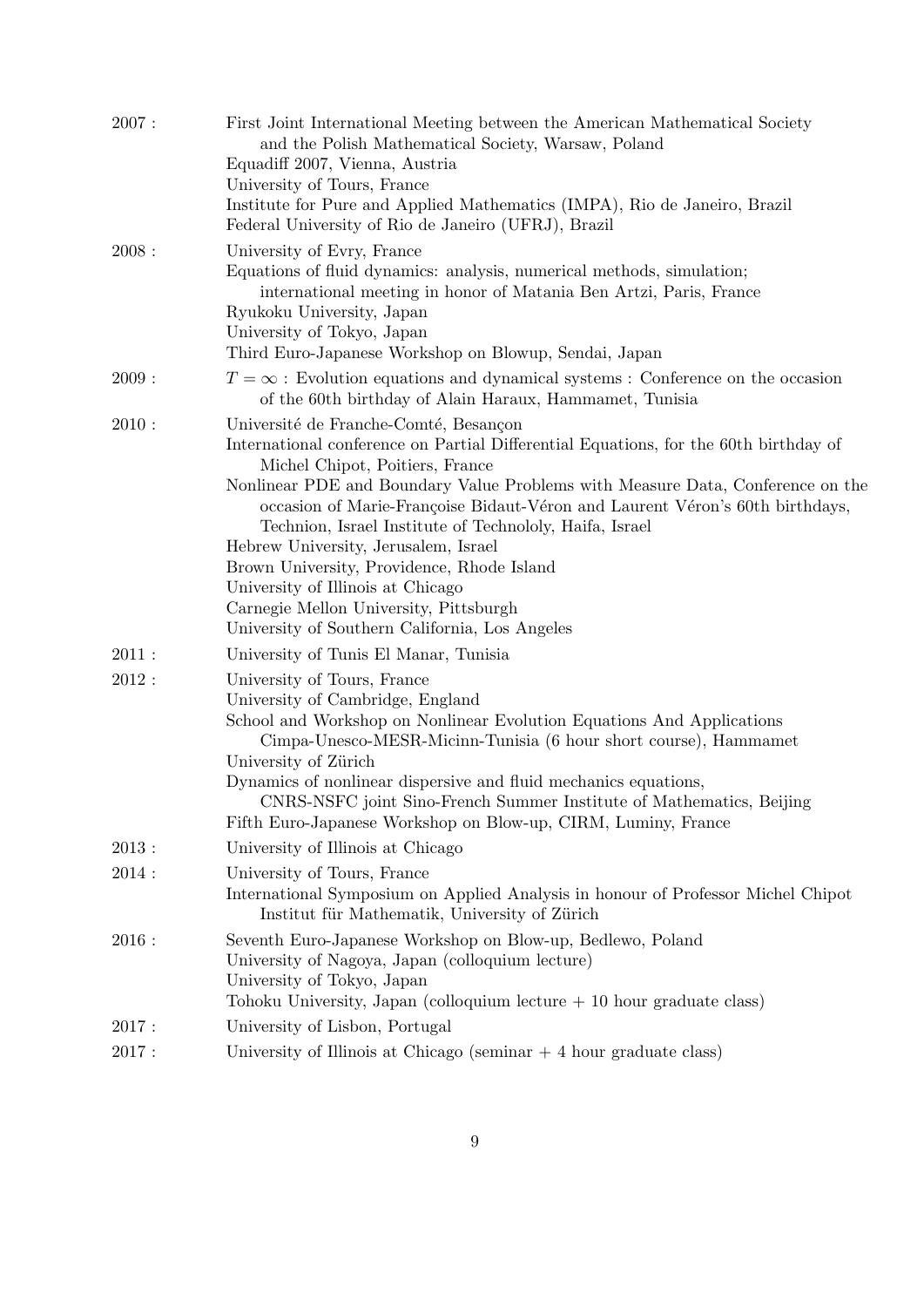#### Publications

Articles in refereed journals:

- [1] Logarithmic Sobolev inequalities for the heat-diffusion semigroup, Trans. Amer. Math. Soc. 237 (1978), 255-269.
- [2] Construction of non-linear semi-groups using product formulas, Israel J. Math. 29 (1978), 265-275.
- [3] Two-point inequalities, the Hermite semigroup, and the Gauss-Weierstrass semigroup, J. Functional Analysis 32 (1979), 102-121.
- [4] Semilinear evolution equations in Banach spaces, J. Functional Analysis 32 (1979), 277-296.
- [5] Local existence and nonexistence for semilinear parabolic equations in  $L^p$ , Indiana Univ. Math. J. 29 (1980), 79-102.
- [6] Logarithmic Sobolev inequalities and hypercontractive estimates on the circle, J. Functional Analysis 37 (1980), 218-234.
- [7] The Navier-Stokes initial value problem in  $L^p$ , Arch. Rational Mech. Anal. **74** (1980), 219-230.
- [8] Existence and non-existence of global solutions for a semilinear heat equation, Israel J. Math. 38 (1981), 29-40.
- [9] (with A. Haraux) Non-uniqueness for a semilinear initial value problem, Indiana Univ. Math. J. 31 (1982), 167-189.
- [10] (with C.E. Mueller) Hypercontractivity for the heat semigroup for ultraspherical polynomials and on the n-sphere, J. Functional Analysis 48 (1982), 252-283.
- [11] Single point blow-up for a semilinear initial value problem, J. Differential Equations 55 (1984), 204-224.
- [12] An  $L^{\infty}$  blow-up estimate for a nonlinear heat equation, Commun. on Pure and Appl. Math. 38 (1985), 291-295.
- [13] (with C.E. Mueller) Single point blow-up for a general semilinear heat equation, Indiana Univ. Math. J. 34 (1985), 881-913.
- [14] Asymptotic analysis of an ordinary differential equation and non-uniqueness for a semilinear partial differential equation, Arch. Rational Mech. Anal. 91 (1986), 231-245.
- [15] Rapidly decaying solutions of an ordinary differential equation with applications to semilinear elliptic and parabolic partial differential equations, Arch. Rational Mech. Anal. 91 (1986), 247-266.
- [16] (with L. A. Peletier and D. Terman) On the equation  $\Delta u + (1/2)x \cdot \nabla u + f(u) = 0$ , Arch. Rational Mech. Anal. 94 (1986), 83-99.
- [17] (with T. Cazenave) The Cauchy problem for the nonlinear Schrödinger equation in  $H<sup>1</sup>$ , Manuscripta Math. 61 (1988), 477-494.
- [18] (with M. Chipot) Some blow-up results for a nonlinear parabolic equation with a gradient term, SIAM Jnl. Math. Anal. 20 (1989), 886-907.
- [19] (with T. Cazenave, A. Haraux, and L. Vazquez) Nonlinear effects in the wave equation with a cubic restoring force, Computational Mechanics 5 (1989), 49-72.
- [20] (with K. McLeod and W.C. Troy) Radial solutions of  $\Delta u + f(u) = 0$  with prescribed numbers of zeroes, J. Differential Equations 83 (1990), 368-378.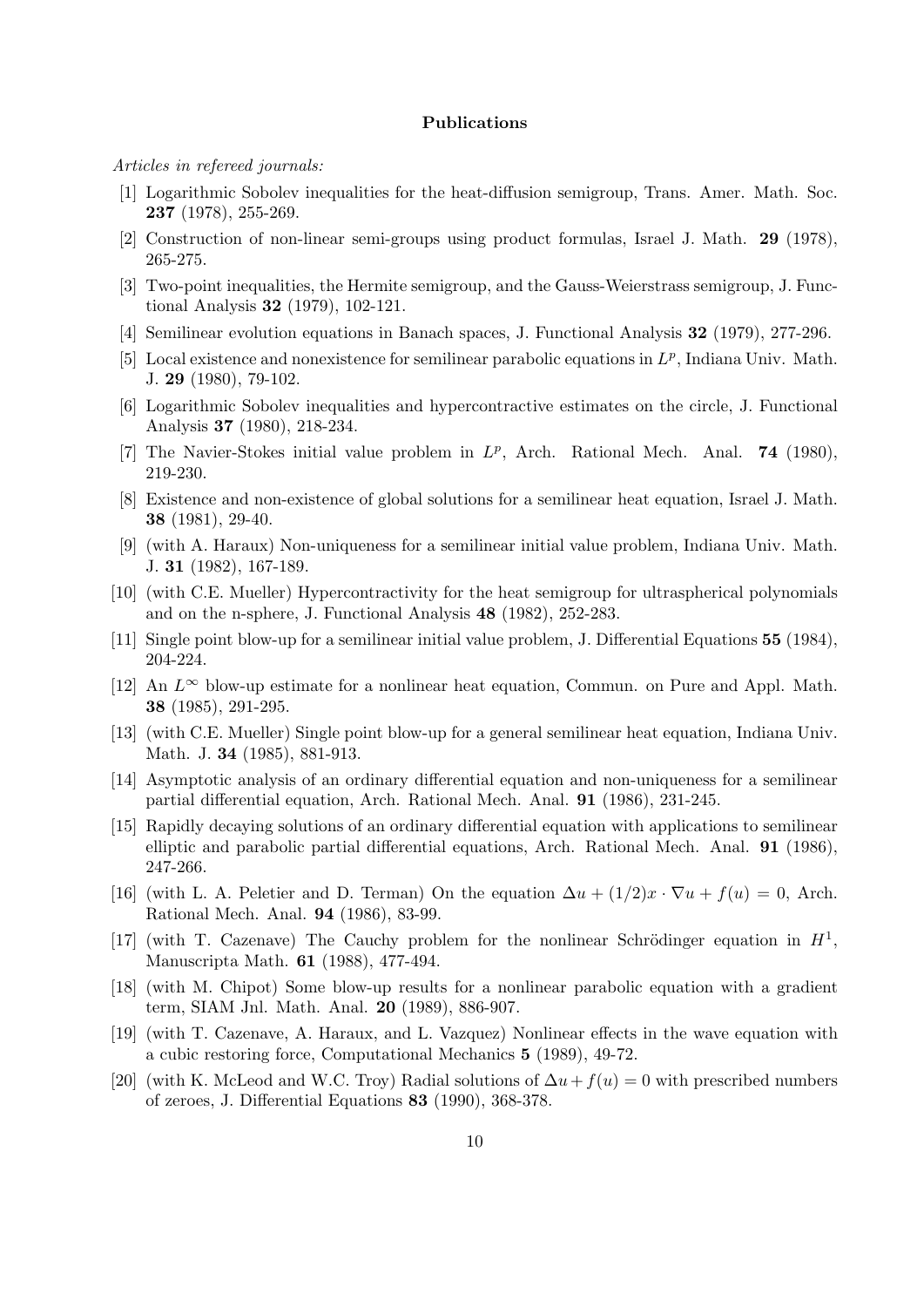- [21] (with T. Cazenave) The Cauchy problem for the critical nonlinear Schrödinger equation in H<sup>s</sup>, Nonlinear Anal. T.M.A. 14 (1990), 807-836.
- [22] (with O. Kavian) Finite energy self-similar solutions of a nonlinear wave equation, Commun. in Part. Diff. Eq. 15 (1990), 1381-1420.
- [23] (with T. Cazenave) The structure of solutions to the pseudo-conformally invariant nonlinear Schrödinger equation, Proc. Royal Soc. Edinburgh 117A (1991), 251-273.
- [24] (with T. Cazenave) Rapidly decaying solutions of the nonlinear Schrödinger equation, Comm. Math. Phys. 147 (1992), 75-100.
- [25] (with T. Cazenave and A. Haraux) A class of nonlinear completely integrable abstract wave equations, Jnl. Dynam. Diff. Eqns. 5 (1993), 129-154.
- [26] (with T. Cazenave and A. Haraux) Detailed asymptotics for a convex Hamiltonian system with two degrees of freedom, Jnl. Dynam. Diff. Eqns. **5** (1993), 155-187.
- [27] (with O. Kavian) Self-similar solutions of the pseudo-conformally invariant nonlinear Schrödinger equation, Mich. Math. Jnl. 41 (1994), 151-173.
- [28] (with T. Cazenave) Asymptotically periodic solutions for a class of nonlinear coupled oscillators, Portugaliae Math. 52 (1995), 109-123.
- [29] Some remarks concerning iterative methods for linear systems, SIAM J. Matrix Anal. and Appl. 16 (1995), 448-461.
- [30] (with T. Cazenave) Unstable simple modes of the nonlinear string, Quart. Appl. Math. LIV (1996), 287-305.
- [31] (with S. Tayachi and Ph. Souplet) Exact self-similar blow-up of solutions of a semilinear parabolic equation with a nonlinear gradient term, Indiana Univ. Math. J. 45 (1996), 655- 682.
- [32] (with Ph. Souplet) Self-similar subsolutions and blow-up for nonlinear parabolic equations, J. Math. Anal. Appl. 212 (1997), 60-74.
- [33] (with J. A. Iaia and H. A. Warchall) Localized solutions of sublinear elliptic equations: loitering at the hilltop, Rocky Mountain J. Math., 27 (1997), 1131-1157.
- [34] (with T. Cazenave) Asymptotically self-similar global solutions of the nonlinear Schrödinger and heat equations, Math. Zeit. 228 (1998), 83-120.
- [35] (with B. Helffer) On a family of solutions of the second Painlevé equation related to superconducitivity, Euro. J. Appl. Math. 9 (1998), 223-243.
- [36] (with T. Cazenave) More self-similar solutions of the nonlinear Schrödinger equation, Nonlin. Diff. Eq. Appl. 5 (1998), 355-365.
- [37] (with Ph. Souplet) Poincaré's inequality and global solutions of a nonlinear parabolic equation, Ann. Inst. H. Poincaré - Analyse non Linéaire 16 (1999), 337-373.
- [38] (with J. Bona) Similarity solutions of the generalized Korteweg-de Vries equation, Proc. Cam. Phil. Soc. 127 (1999), 323-351.
- [39] (with S. Snoussi and S. Tayachi) Asymptotically self-similar global solutions of a semi-linear parabolic equation with a nonlinear gradient term, Proc. Royal Soc. Edinburgh 129A (1999), 1291-1307.
- [40] (with T. Cazenave) Scattering theory and self-similar solutions for the nonlinear Schrödinger equation, SIAM Jnl. Math. Anal. 31 (2000), 625-650.
- [41] Asymptotically self-similar solutions of the two-power nonlinear Schrödinger equation, Adv. Diff. Eqns. 6 (2001), 419-440.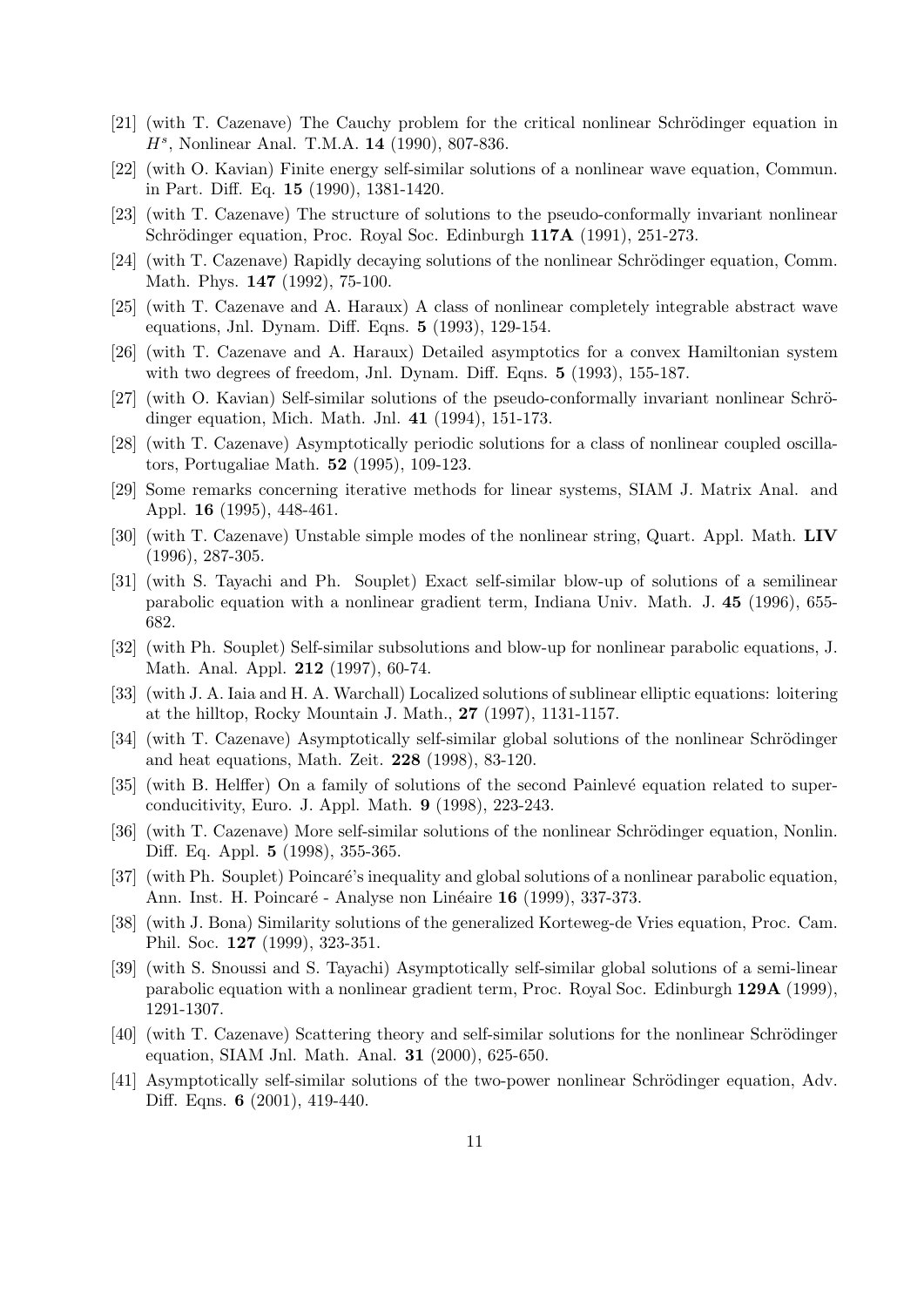- [42] (with Ph. Souplet and M. Fila) Linear and nonlinear heat equations in  $L^q_\delta$  $\frac{q}{\delta}$  spaces and universal bounds for global solutions, Math. Annalen 320 (2001), 87-113.
- [43] (with J. Bona) Blow-up of spatially periodic complex-valued solutions of nonlinear dispersive equations, Indiana Univ. Math. J. 50 (2001), 759-782.
- [44] (with S. Snoussi and S. Tayachi) Asymptotically self-similar global solutions of a general nonlinear heat equation, Math. Annalen 321 (2001), 131-155.
- [45] (with T. Cazenave, F. Dickstein and M. Escobedo) Self-similar solutions of a nonlinear heat equation, Jnl. Math. Sci. Univ. Tokyo 8 (2001), 501-540.
- [46] (with H. A. Warchall) Hidden ground states, Comm. Appl. Anal. 6 (2002), 73-87.
- [47] (with M. Ben-Artzi and Ph. Souplet) The local theory for viscous Hamilton-Jacobi equations in Lebesgue spaces, Jnl. Maths. Pures Appl. 81 (2002), 343-387.
- [48] (with Ph. Souplet) Regular self-similar solutions of the nonlinear heat equation with initial data above the singular steady state, Ann. Inst. H. Poincaré - Analyse non Linéaire 20 (2003), 213-235.
- [49] (with T. Cazenave and F. Dickstein) Universal solutions of the heat equation on  $\mathbb{R}^N$ , Discrete and Cont. Dyn. Sys. 9 (2003), 1105-1132.
- [50] (with T. Cazenave and F. Dickstein) Universal solutions of the nonlinear heat equation on  $\mathbb{R}^N$ , Ann. Scuola Norm. Sup. Pisa Cl. Sci. (5), Vol. 2, Fasc. 1 (2003), 77-117.
- [51] (with T. Cazenave and F. Dickstein) Chaotic behavior of solutions of the Navier-Stokes system in  $\mathbb{R}^N$ , Adv. Diff. Eqns. 10 (2005), 361-398.
- [52] (with T. Cazenave) Spatial decay and time-asymptotic profiles for solutions of Schrödinger equations, Indiana Univ. Math. J. 55 (2006), 75-118.
- [53] (with T. Cazenave and F. Dickstein) A solution of the constant coefficient heat equation on R with exceptional asymptotic properties: an explicit construction, Jnl. Maths. Pures Appl. 85 (2006), 119-150.
- [54] (with T. Cazenave and F. Dickstein) Non-parabolic asymptotic limits of solutions of the heat equation on  $\mathbb{R}^N$ , Jnl. Dynam. Diff. Eqns. 19 (2007), 789-818.
- [55] (with T. Cazenave and F. Dickstein) An equation whose Fujita critical exponent is not given by scaling, Nonlinear Anal. T.M.A. 68 (2008), 862-874.
- [56] (with T. Cazenave and F. Dickstein) Sign-changing stationary solutions and blow up for the nonlinear heat equation in a ball, Math. Annalen. 344 (2009) 431-449.
- [57] (with J. Bona) Pole dynamics of interacting solitons and blow up of complex valued solutions to KdV, Nonlinearity 22 (2009) 311-349.
- [58] (with T. Cazenave and F. Dickstein) Global existence and blow up for sign-changing solutions of the nonlinear heat equation, J. Differential Equations 246 (2009) 2669-2680.
- [59] (with T. Cazenave and F. Dickstein) On the structure of global solutions of the nonlinear heat equation in a ball, J. Math. Anal. Appl. 360 (2009), 537-547.
- [60] (with F. Dickstein, N. Mizoguchi and Ph. Souplet) Transversality of stable and Nehari manifolds for a semilinear heat equation, Calculus of Variations and Partial Differential Equations, DOI 10.1007/s00526-011-0397-8, 42 (2011), 547-562.
- [61] (with T. Cazenave and F. Dickstein) Spectral properties of stationary solutions of the nonlinear heat equation, Publi. Mat. 55 (2011), 185-200.
- [62] (with J. Bona) Traveling fronts of a conservation law with hyper-dissipation, Adv. Diff. Eqns. 16 (2011), 917-935.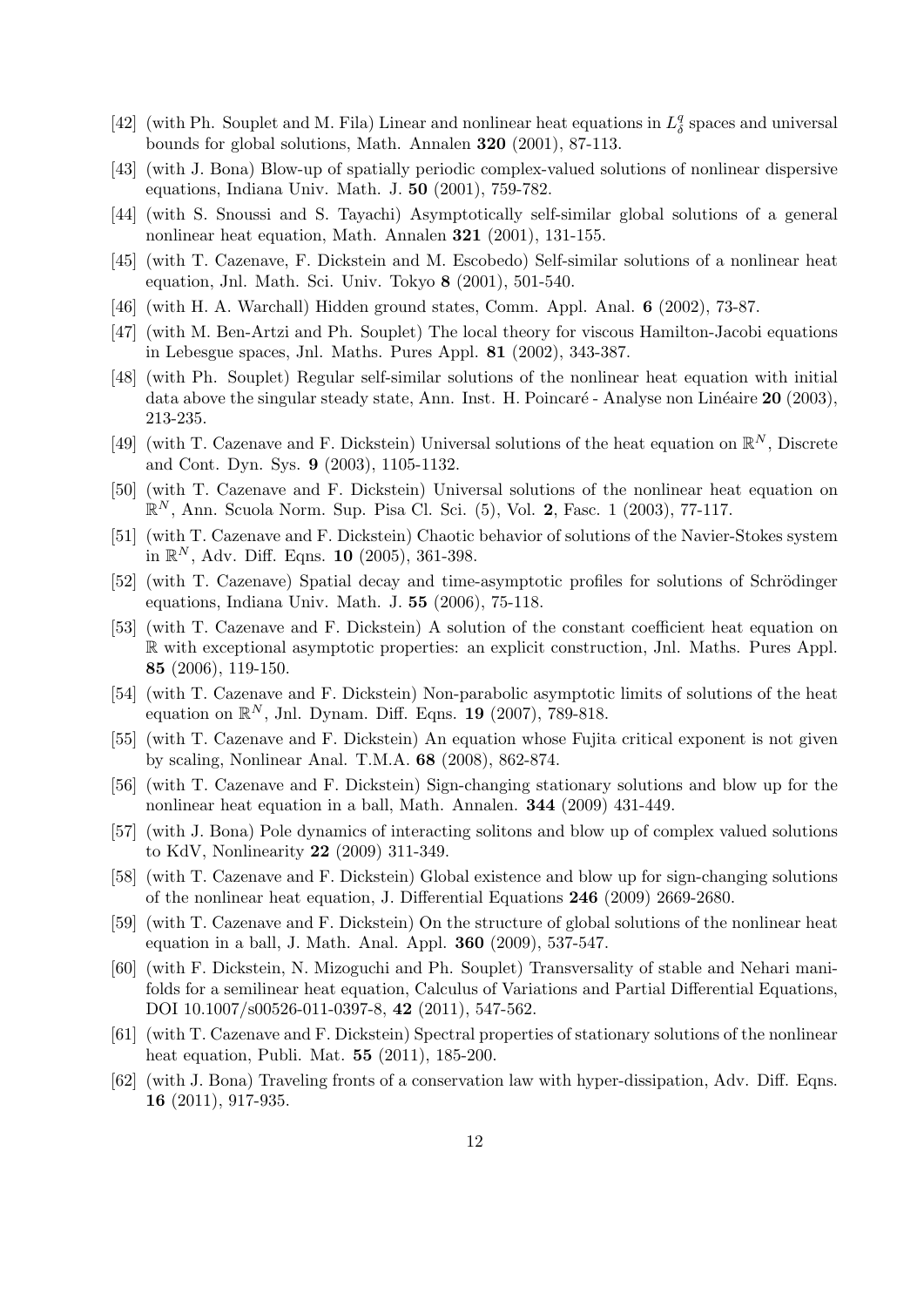- [63] (with T. Cazenave and F. Dickstein) Multi-scale multi-profile solutions of evolution equations, Discrete and Cont. Dyn. Sys. Series S. 5 (2012), 449-472.
- [64] (with J. Bona and S. Vento) Singularity formation and blowup of complex-valued solutions of the modified KdV equation, Discrete and Cont. Dyn. Sys., 33 (2013), 4811-4840.
- [65] (with T. Cazenave and F. Dickstein) Finite time blowup for a complex Ginzburg-Landau equation, SIAM J. Math. Anal., 45 (2013), 244-266.
- [66] (with S. Tayachi) The nonlinear heat equation with high order mixed derivatives of the Dirac delta as initial value, Trans. AMS, 366 (2014), 505-530.
- [67] (with T. Cazenave and F. Dickstein) Standing waves of the complex Ginzburg-Landau equation, Nonlinear Anal. T.M.A. 103 (2014), 26-32.
- [68] (with T. Cazenave, S. Correia and F. Dickstein) A Fujita-type blowup result and low energy scattering for a nonlinear Schrödinger equation, São Paulo J. Math. Sci.  $9$  (2015), 146-161. DOI 10.1007/s40863-015-0020-6.
- [69] (with H. Mouajria and S. Tayachi) The heat semigroup on sectorial domains, highly singular initial values, and applications, J. Evol. Equ. 16 (2016), 341-364. DOI 10.1007/s00028-015- 0305-3.
- [70] (with T. Cazenave and F. Dickstein) Non-regularity in Hölder and Sobolev spaces of solutions to the semilinear heat and Schrödinger equations, Nagoya Math. J., 226 (2017), 44-70. DOI 10.1017/nmj.2016.35.
- [71] (with B. Ben Slimene and S. Tayachi) Well-posedness, global existence and large time behavior for Hardy-H´enon parabolic equations, Nonlinear Analysis T.M.A. 152 (2017), 116-148. DOI 10.1016/j.na.2016.12.008.
- [72] (with S. Tayachi) The nonlinear heat equation involving highly singular initial values and new blowup and life span results, J Elliptic Parabol Equ 4 (2018), 141-176. DOI 10.1007/s41808- 018-0014-5.

#### Articles accepted for publication in refereed journals:

- [73] (with T. Cazenave, F. Dickstein and I. Naumkin) Sign-changing self-similar solutions of the nonlinear heat equation with positive initial value, Amer. J. Math.
- [74] (with T. Cazenave, F. Dickstein and I. Naumkin) Perturbations of self-similar solutions, Dyn PDEs

#### Articles in preparation :

- [75] (with J. Bona) Blowup and illposedness for complex, periodic KdV.
- [76] (with S. Tayachi) On the life span of solutions to nonlinear evolution equations.
- [77] (with H. Mouajria and S. Tayachi) Large time behavior of solutions to a nonlinear heat equation with highly singular antisymmetric initial values
- [78] (with L. Molinet and S. Vento) Self-similar solutions for the generalized Benjamin-Ono equation.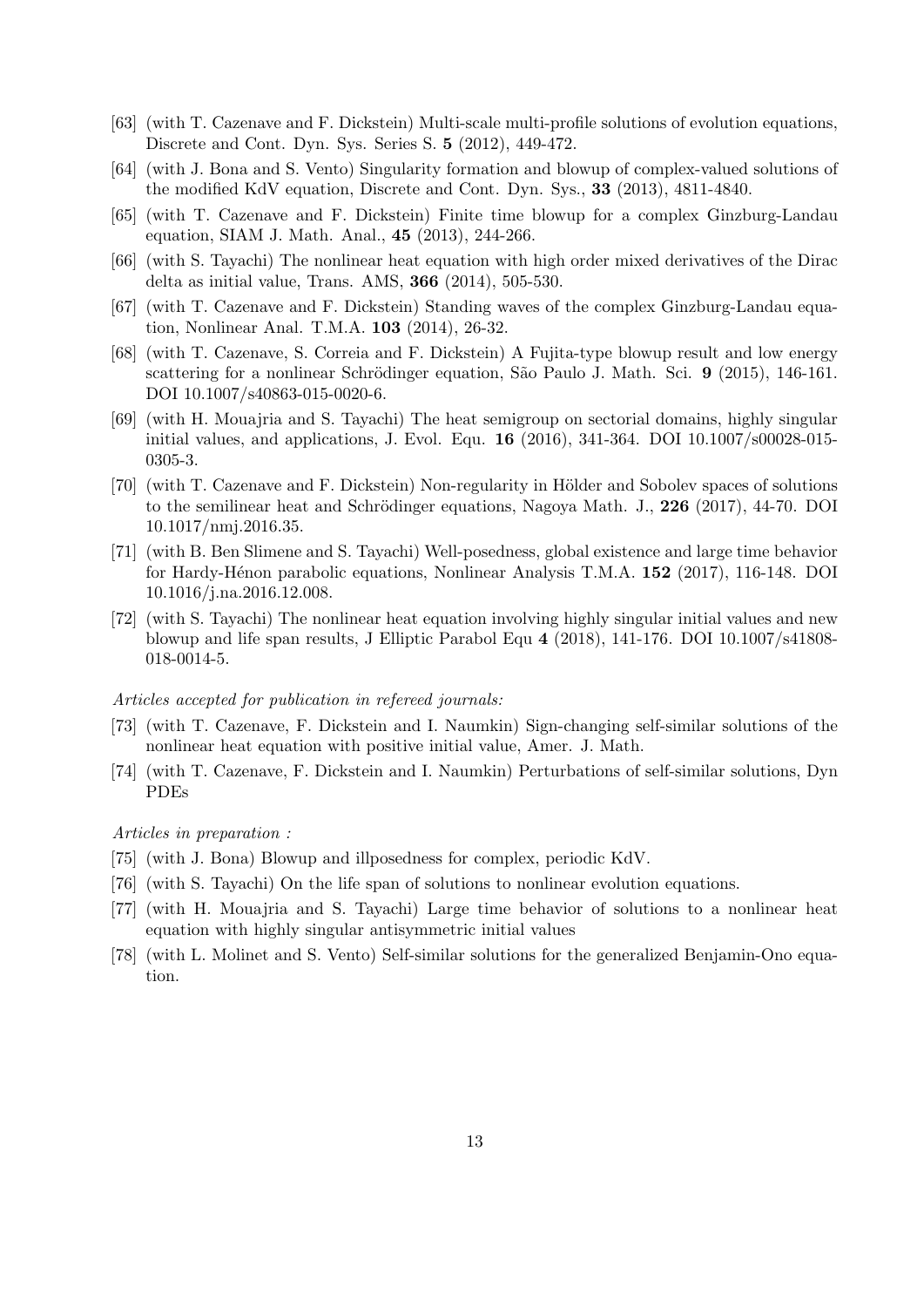Articles in conference proceedings, etc. (5 of which contain results not published elsewhere, indicated by  $*$ ):

- i. Polynomial perturbations to the Laplacian in  $L^p$ , Nonlinear Equations in Abstract Spaces, V. Lakshmikantham (ed.), Academic Press, New York, 1978, 479-483.
- ii. Hypercontractive estimates for semigroups, Proceedings of Symposia in Pure Mathematics, Vol. 35, Part 1, Amer. Math Soc., Providence, 1979, 159-162.
- iii. (with A. Haraux) Non-unicité pour un problème de Cauchy semi-linéaire, Nonlinear Partial Differential Equations and their Applications, Collège de France Seminar, Vol. III, H. Brezis and J. L. Lions (eds.), Pitman, Boston, 1982, 220-233.
- \*iv.  $L^p$ -energy and blow-up for a semilinear heat equation, *Proceedings of Symposia in Pure Math*ematics, Vol. 45, Part 2, Amer. Math Soc., Providence, 1986, 545-551.
- v. (with M. Chipot) On the elliptic problem  $\Delta u |\nabla u|^q + \lambda u^p = 0$ , Nonlinear Diffusion Equations and Their Equilibrium States, Volume I, Proceedings from a Conference Held August 25- September 12, 1986, W.-M. Ni, L.A. Peletier, J.B. Serrin (eds.), Springer, New York, 1988, 237-243.
- vi. (with T. Cazenave) Some remarks on the nonlinear Schrödinger equation in the subcritical case, New Methods and Results in Non-linear Field Equations: Proceedings of a Conference held at the University of Bielefeld, FRG, 7-10 July 1987, Ph. Blanchard, J.-P. Dias, and J. Stubbe (eds.), Lecture Notes in Physics 347, Springer, New York, 1989, 59-69.
- vii. (with T. Cazenave) Some remarks on the nonlinear Schrödinger equation in the critical case, Nonlinear Semigroups, Partial Differential Equations, and Attractors: Proceedings of a Symposium held in Washington, D.C., August 3-7, 1987, T.L. Gill and W.W. Zachary (eds.), Lecture Notes in Mathematics 1394, Springer, New York, 1989, 18-29.
- viii. (with T. Cazenave and A. Haraux) Une équation des ondes complètement intégrable avec non-linéarité homogène de degré trois, C. Rend. Acad. Sci. Paris 313 (1991), 237-241.
- \*ix. (with L. Alfonsi) Blow up in  $\mathbb{R}^n$  for a parabolic equation with a damping nonlinear gradient term, Nonlinear Diffusion Equations and their Equilibrium States, Volume 3, N.G. Lloyd et al. (eds.), Birkhäuser, Boston, 1992, 1-20.
- x. (with T. Cazenave and A. Haraux) Global behavior for some conservative nonlinear wave equations, Proceedings IIIe Workshop on Partial Differential Equations, Rio de Janeiro, Brazil, July 1993, Mat. Contemp. 8 (1995), 89-106.
- xi. (with Ph. Souplet) Self-similar subsolutions and blow-up for nonlinear parabolic equations, Proceedings of World Congress of Nonlinear Analysis, Athens, July 96, Nonlinear Anal. T.M.A. 30 (1997), 4637-4641.
- xii. (with T. Cazenave) Self-similar solutions of the nonlinear Schrödinger equation, Proceedings of "II Jornada de Equacoes Diferenciais Parciais e Análise Numérica", Rio de Janeiro, Brazil, Sept. 1996.
- xiii. (with T. Cazenave) Solutions self-similaires de l'équation de Schrödinger non linéaire, Proceedings of the "Partial Differential Equations Meeting", Saint Jean de Monts, France, June 1997.
- xiv. (with M. Ben-Artzi and Ph. Souplet) Sur la non-existence et la non-unicit´e des solutions du problème de Cauchy pour une équation parabolique semi-linéaire, C. Rend. Acad. Sci. Paris 329 (1999), 371-376.
- \*xv. (with T. Cazenave and F. Dickstein) A solution of the heat equation with a continuum of decay rates., Elliptic and Parabolic Problems: a special tribute to Haim Brezis, Progress in